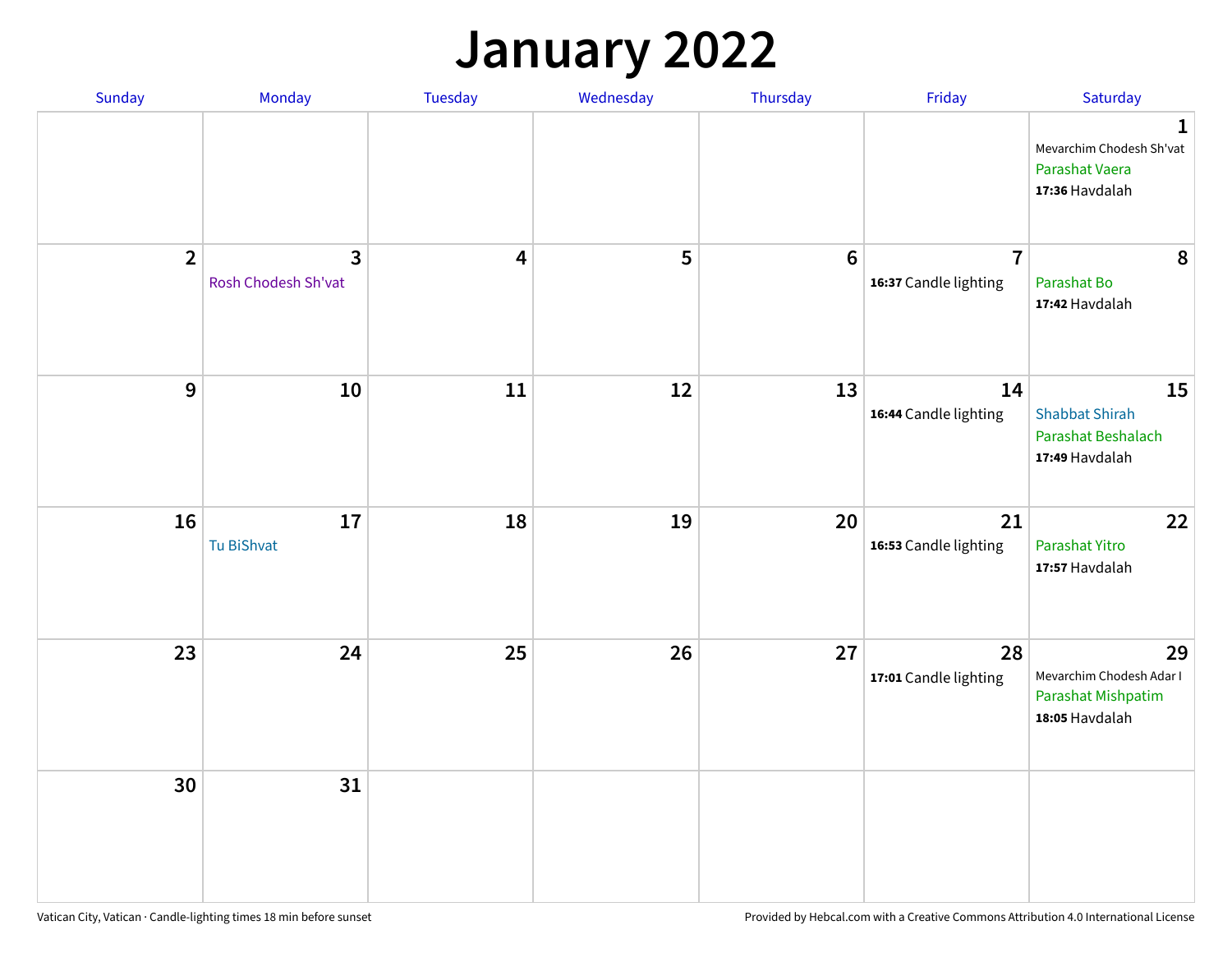# **February 2022**

| Sunday | Monday                  | <b>Tuesday</b>                      | Wednesday                                      | Thursday | Friday                                           | Saturday                                                                                          |
|--------|-------------------------|-------------------------------------|------------------------------------------------|----------|--------------------------------------------------|---------------------------------------------------------------------------------------------------|
|        |                         | $\mathbf{1}$<br>Rosh Chodesh Adar I | $\overline{\mathbf{2}}$<br>Rosh Chodesh Adar I | 3        | $\overline{\mathbf{4}}$<br>17:10 Candle lighting | 5<br>Parashat Terumah<br>18:13 Havdalah                                                           |
| $6\,$  | $\overline{\mathbf{7}}$ | 8                                   | $\boldsymbol{9}$                               | 10       | 11<br>17:19 Candle lighting                      | 12<br>Parashat Tetzaveh<br>18:22 Havdalah                                                         |
| 13     | 14                      | 15<br><b>Purim Katan</b>            | 16                                             | 17       | 18<br>17:28 Candle lighting                      | 19<br>Parashat Ki Tisa<br>18:30 Havdalah                                                          |
| 20     | 21                      | 22                                  | 23                                             | 24       | 25<br>17:37 Candle lighting                      | 26<br><b>Shabbat Shekalim</b><br>Mevarchim Chodesh Adar II<br>Parashat Vayakhel<br>18:38 Havdalah |
| 27     | 28                      |                                     |                                                |          |                                                  |                                                                                                   |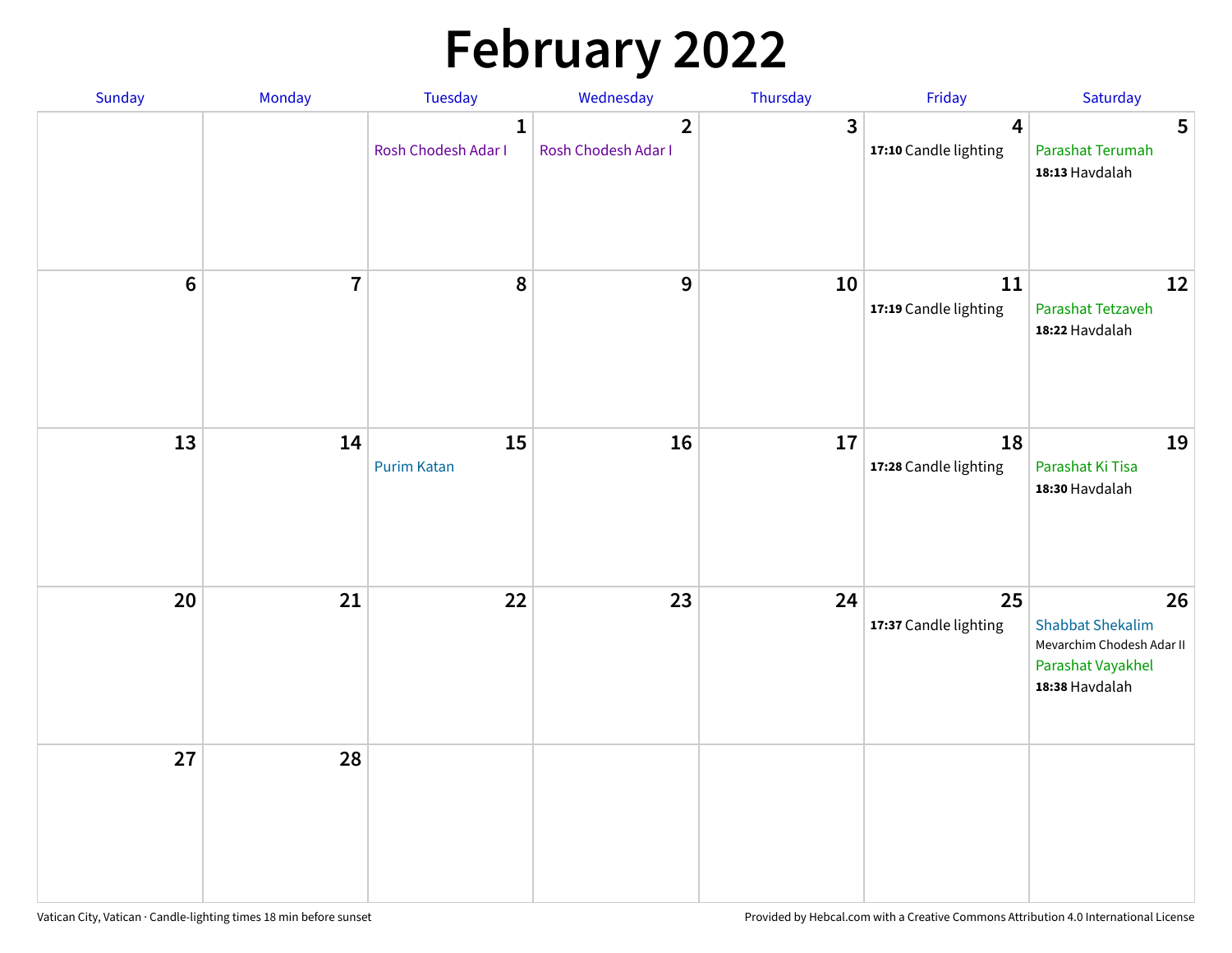## **March 2022**

| Sunday | Monday         | <b>Tuesday</b> | Wednesday                                                                         | Thursday                  | Friday                                              | Saturday                                                                                   |
|--------|----------------|----------------|-----------------------------------------------------------------------------------|---------------------------|-----------------------------------------------------|--------------------------------------------------------------------------------------------|
|        |                | $\mathbf{1}$   | $\overline{\mathbf{2}}$                                                           | 3<br>Rosh Chodesh Adar II | 4<br>Rosh Chodesh Adar II<br>17:45 Candle lighting  | 5<br>Parashat Pekudei<br>18:46 Havdalah                                                    |
| $6\,$  | $\overline{7}$ | 8              | 9                                                                                 | 10                        | 11<br>17:53 Candle lighting                         | 12<br><b>Shabbat Zachor</b><br>Parashat Vayikra<br>18:54 Havdalah                          |
| 13     | 14             | 15             | 16<br>04:58 Fast begins<br>Ta'anit Esther<br>18:51 Fast ends<br><b>Erev Purim</b> | 17<br>Purim               | 18<br><b>Shushan Purim</b><br>18:01 Candle lighting | 19<br>Parashat Tzav<br>19:02 Havdalah                                                      |
| 20     | 21             | 22             | 23                                                                                | 24                        | 25<br>18:09 Candle lighting                         | 26<br><b>Shabbat Parah</b><br>Mevarchim Chodesh Nisan<br>Parashat Shmini<br>19:10 Havdalah |
| 27     | 28             | 29             | 30                                                                                | 31                        |                                                     |                                                                                            |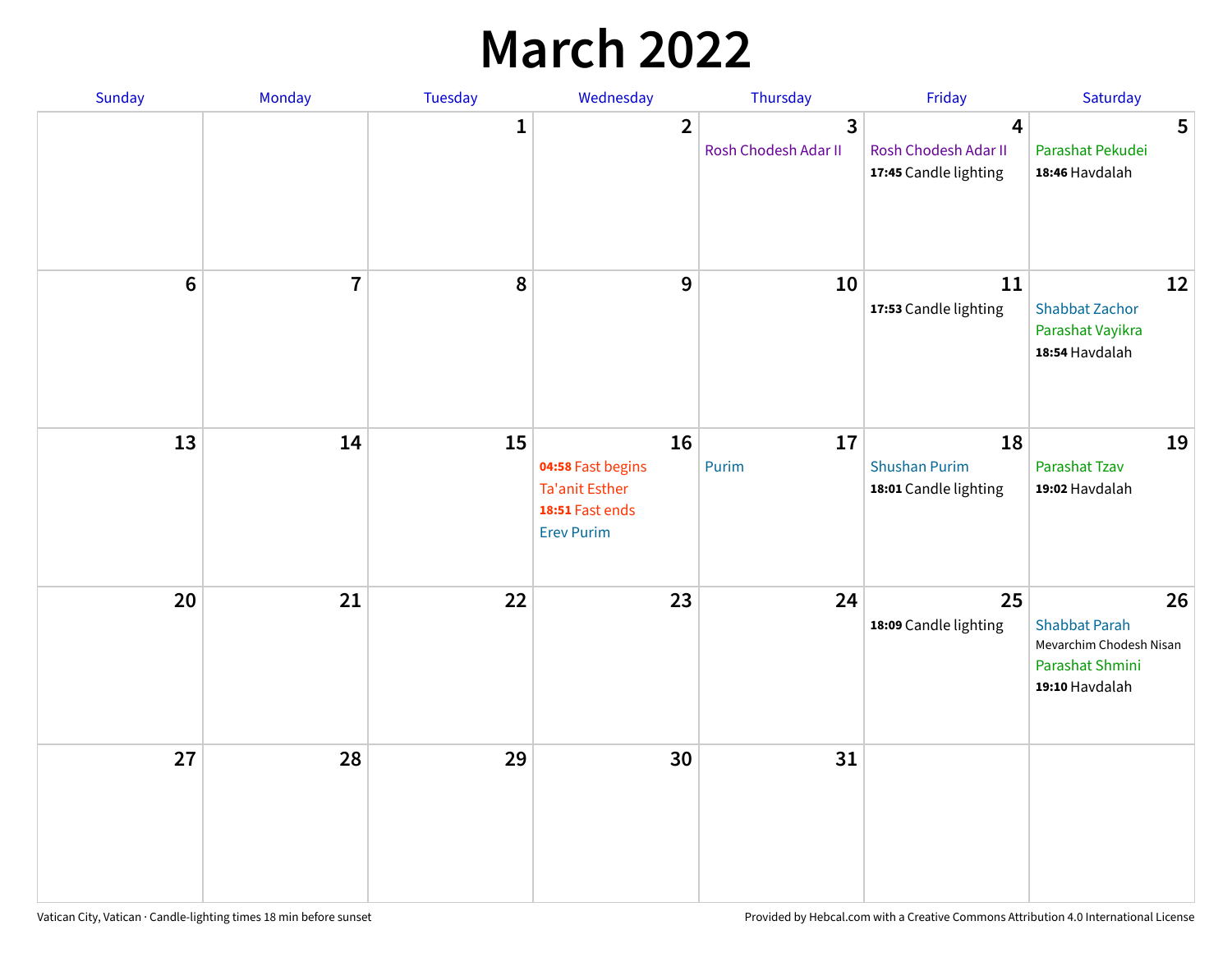## **April 2022**

| <b>Sunday</b>                            | Monday                  | Tuesday                | Wednesday             | Thursday                                        | Friday                                                                                            | Saturday                                                                                                            |
|------------------------------------------|-------------------------|------------------------|-----------------------|-------------------------------------------------|---------------------------------------------------------------------------------------------------|---------------------------------------------------------------------------------------------------------------------|
|                                          |                         |                        |                       |                                                 | 1<br>19:17 Candle lighting                                                                        | $\overline{2}$<br><b>Shabbat HaChodesh</b><br><b>Rosh Chodesh Nisan</b><br><b>Parashat Tazria</b><br>20:19 Havdalah |
| 3                                        | 4                       | 5                      | $6\phantom{1}$        | $\overline{7}$                                  | 8<br>19:25 Candle lighting                                                                        | 9<br><b>Shabbat HaGadol</b><br>Parashat Metzora<br>20:27 Havdalah                                                   |
| 10                                       | 11<br>Yom HaAliyah      | 12                     | 13                    | 14                                              | 15<br>05:02 Fast begins<br><b>Ta'anit Bechorot</b><br><b>Erev Pesach</b><br>19:32 Candle lighting | 16<br>Pesach I<br>20:36 Candle lighting                                                                             |
| 17<br><b>Pesach II</b><br>20:37 Havdalah | 18<br>Pesach III (CH"M) | 19<br>Pesach IV (CH"M) | 20<br>Pesach V (CH"M) | 21<br>Pesach VI (CH"M)<br>19:39 Candle lighting | 22<br><b>Pesach VII</b><br>19:40 Candle lighting                                                  | 23<br><b>Pesach VIII</b><br>20:44 Havdalah                                                                          |
| 24                                       | 25                      | 26                     | 27                    | 28<br>Yom HaShoah                               | 29<br>19:48 Candle lighting                                                                       | 30<br>Mevarchim Chodesh Iyyar<br>Parashat Achrei Mot<br>20:53 Havdalah                                              |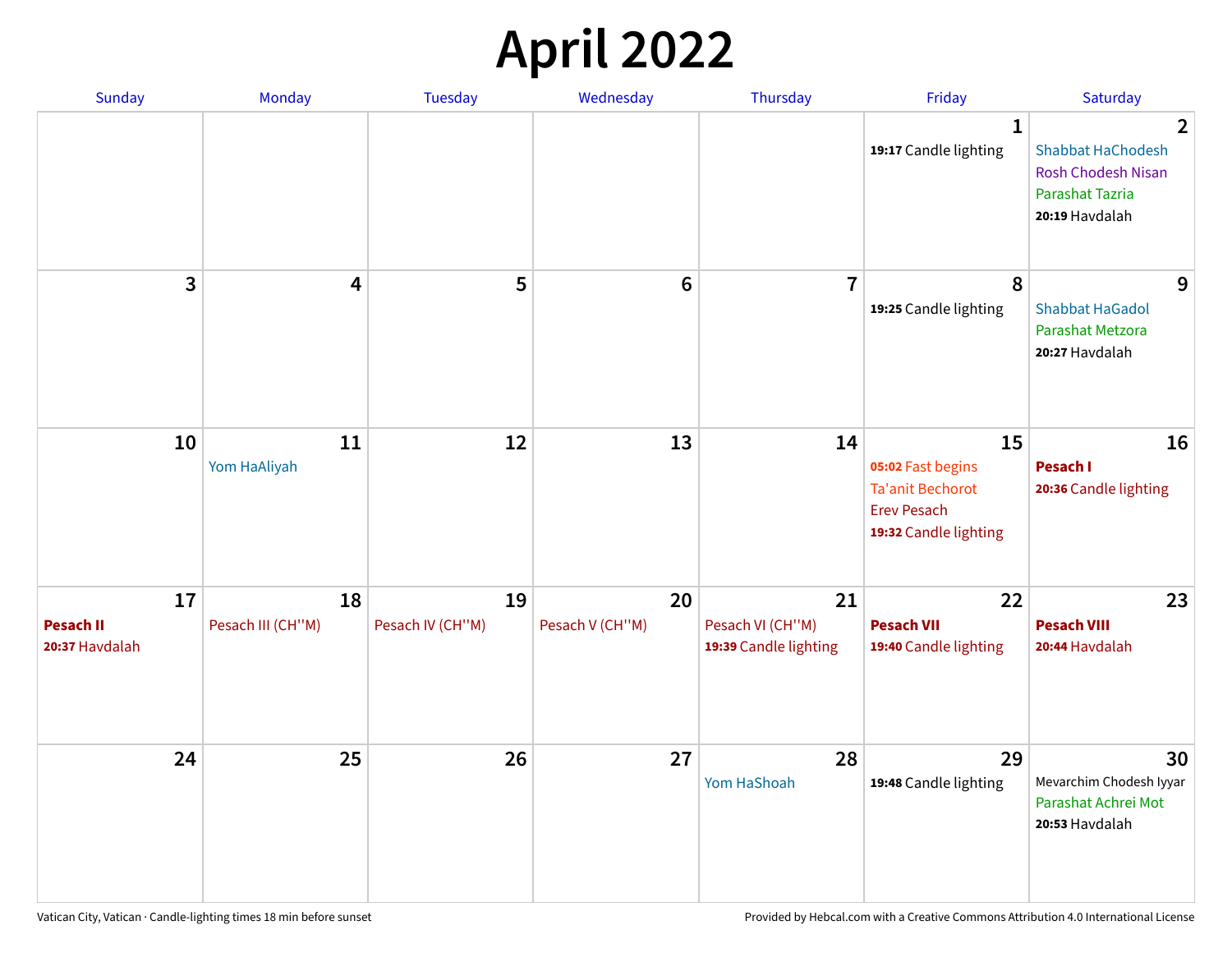## **May 2022**

| <b>Sunday</b>                      | Monday                               | Tuesday                         | Wednesday          | Thursday            | Friday                                   | Saturday                                                               |
|------------------------------------|--------------------------------------|---------------------------------|--------------------|---------------------|------------------------------------------|------------------------------------------------------------------------|
| $\mathbf{1}$<br>Rosh Chodesh Iyyar | $\overline{2}$<br>Rosh Chodesh Iyyar | 3                               | 4<br>Yom HaZikaron | 5<br>Yom HaAtzma'ut | $6\phantom{1}6$<br>19:56 Candle lighting | $\overline{7}$<br>Parashat Kedoshim<br>21:02 Havdalah                  |
| $\pmb{8}$                          | $\mathbf{9}$                         | 10                              | 11                 | 12                  | 13<br>20:03 Candle lighting              | 14<br><b>Parashat Emor</b><br>21:10 Havdalah                           |
| 15<br>Pesach Sheni                 | 16                                   | 17                              | 18                 | 19<br>Lag BaOmer    | 20<br>20:10 Candle lighting              | 21<br>Parashat Behar<br>21:19 Havdalah                                 |
| 22                                 | 23                                   | 24                              | 25                 | 26                  | 27<br>20:16 Candle lighting              | 28<br>Mevarchim Chodesh Sivan<br>Parashat Bechukotai<br>21:26 Havdalah |
| 29<br>Yom Yerushalayim             | 30                                   | 31<br><b>Rosh Chodesh Sivan</b> |                    |                     |                                          |                                                                        |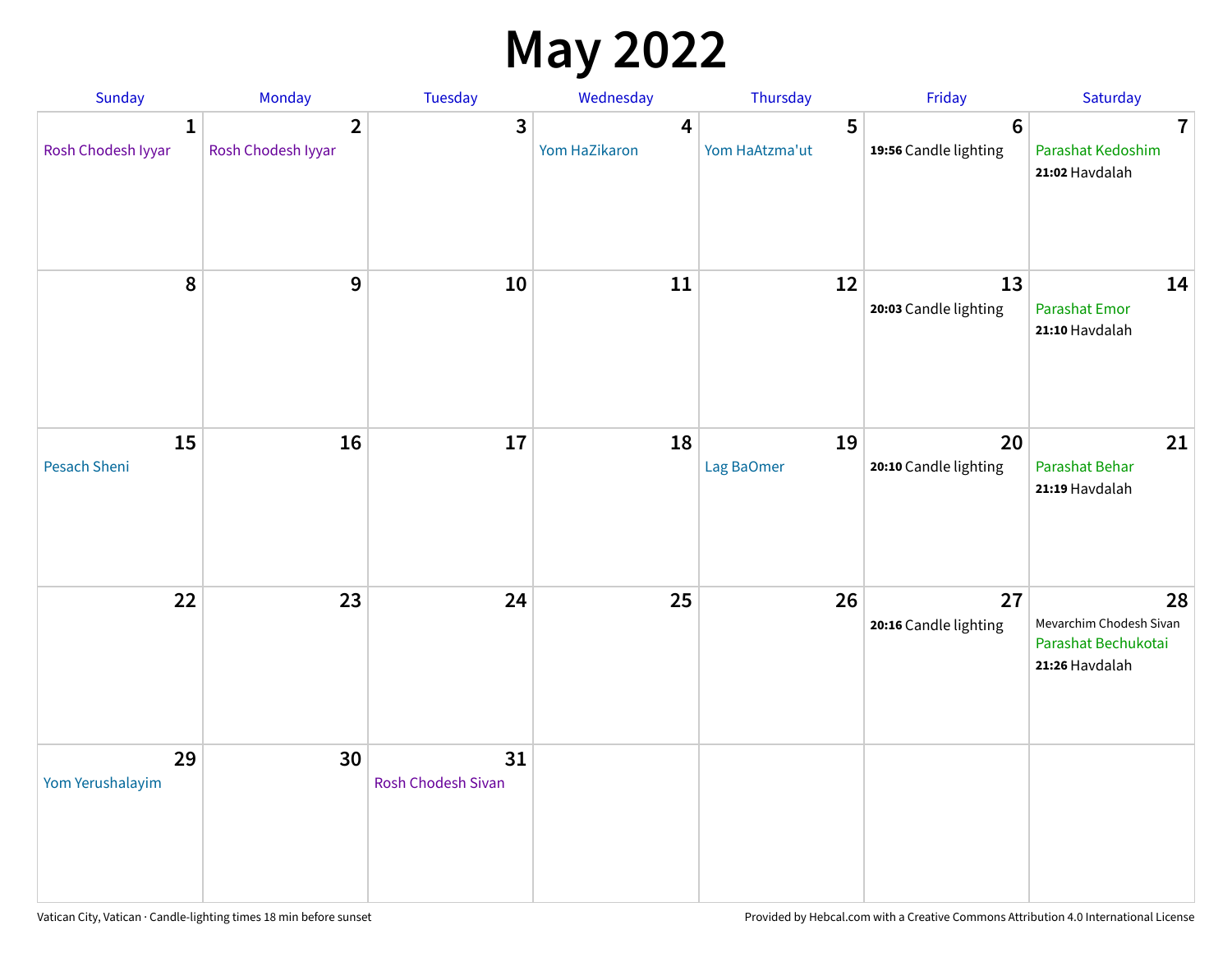#### **June 2022**

| Sunday                                         | Monday                                                | Tuesday        | Wednesday                       | Thursday                        | Friday                      | Saturday                                                               |
|------------------------------------------------|-------------------------------------------------------|----------------|---------------------------------|---------------------------------|-----------------------------|------------------------------------------------------------------------|
|                                                |                                                       |                | 1                               | $\overline{2}$                  | 3<br>20:22 Candle lighting  | 4<br><b>Erev Shavuot</b><br>Parashat Bamidbar<br>21:32 Candle lighting |
| 5<br><b>Shavuot I</b><br>21:33 Candle lighting | $6\phantom{1}$<br><b>Shavuot II</b><br>21:34 Havdalah | $\overline{7}$ | 8                               | 9                               | 10<br>20:26 Candle lighting | 11<br><b>Parashat Nasso</b><br>21:37 Havdalah                          |
| 12                                             | 13                                                    | 14             | 15                              | 16                              | 17<br>20:29 Candle lighting | 18<br>Parashat Beha'alotcha<br>21:40 Havdalah                          |
| 19                                             | 20                                                    | 21             | 22                              | 23                              | 24<br>20:31 Candle lighting | 25<br>Mevarchim Chodesh Tamuz<br>Parashat Sh'lach<br>21:42 Havdalah    |
| 26                                             | 27                                                    | 28             | 29<br><b>Rosh Chodesh Tamuz</b> | 30<br><b>Rosh Chodesh Tamuz</b> |                             |                                                                        |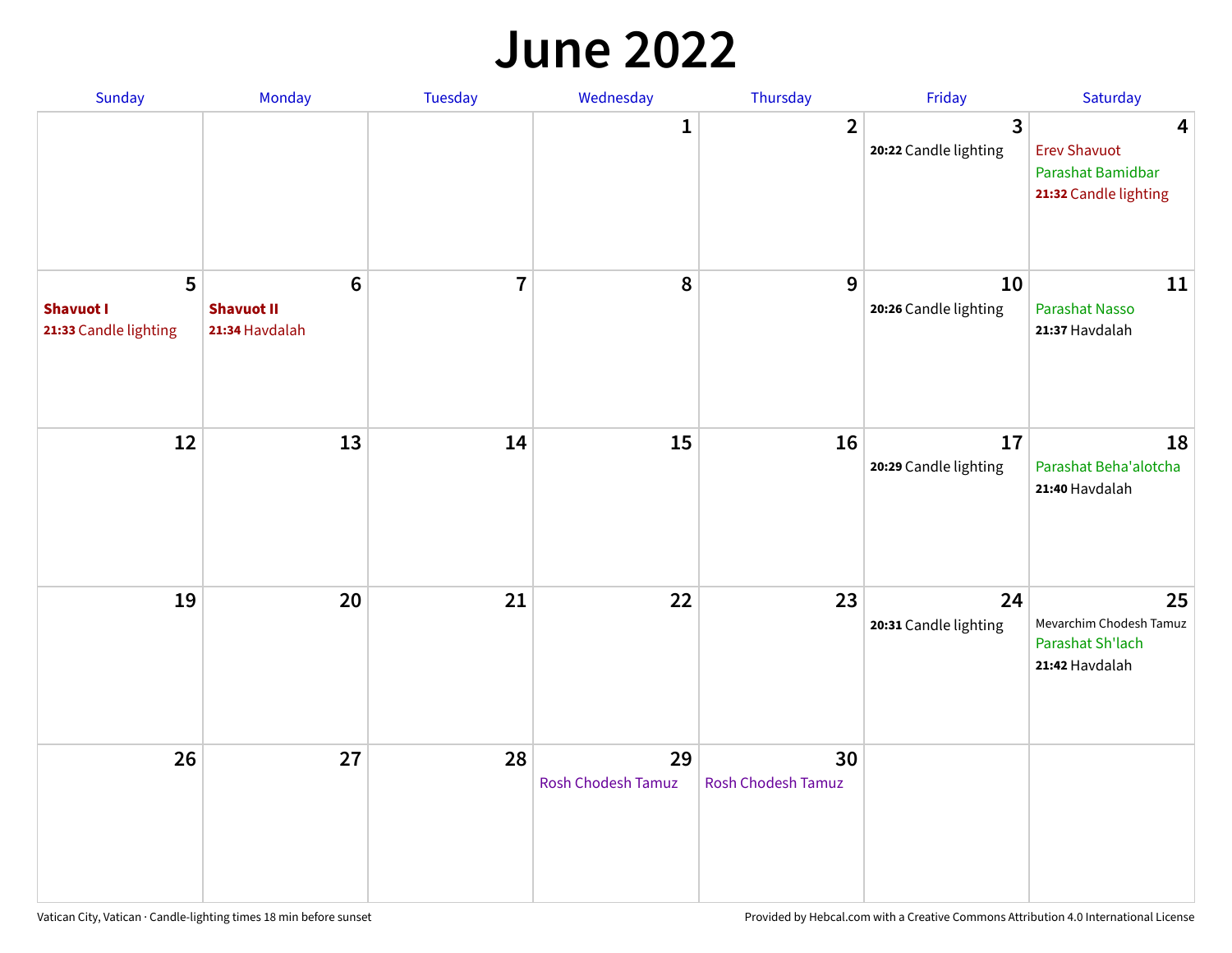## **July 2022**

| Sunday                                                           | Monday     | Tuesday | Wednesday | Thursday       | Friday                                                | Saturday                                                                |
|------------------------------------------------------------------|------------|---------|-----------|----------------|-------------------------------------------------------|-------------------------------------------------------------------------|
|                                                                  |            |         |           |                | $\mathbf{1}$<br>20:31 Candle lighting                 | $\overline{2}$<br>Parashat Korach<br>21:41 Havdalah                     |
| $\overline{\mathbf{3}}$                                          | 4          | 5       | $\bf 6$   | $\overline{7}$ | 8<br>20:29 Candle lighting                            | 9<br><b>Parashat Chukat</b><br>21:38 Havdalah                           |
| 10                                                               | ${\bf 11}$ | 12      | 13        | 14             | 15<br>20:25 Candle lighting                           | 16<br><b>Parashat Balak</b><br>21:33 Havdalah                           |
| 17<br>04:03 Fast begins<br><b>Tzom Tammuz</b><br>21:23 Fast ends | 18         | 19      | 20        | 21             | 22<br>20:20 Candle lighting                           | 23<br>Mevarchim Chodesh Av<br><b>Parashat Pinchas</b><br>21:27 Havdalah |
| 24                                                               | 25         | 26      | 27        | 28             | 29<br><b>Rosh Chodesh Av</b><br>20:14 Candle lighting | 30<br>Parashat Matot-Masei<br>21:19 Havdalah                            |
| 31                                                               |            |         |           |                |                                                       |                                                                         |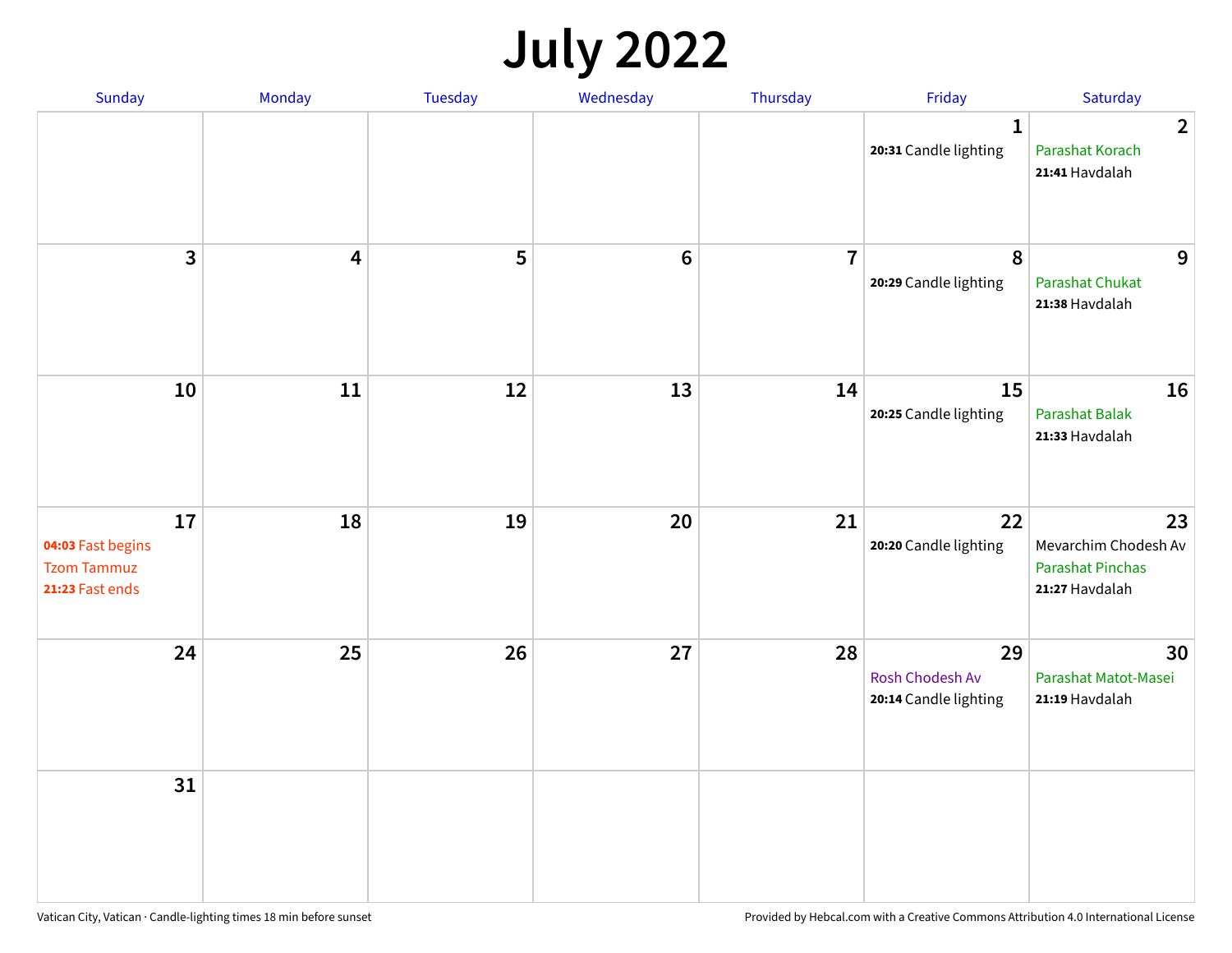## **August 2022**

| Sunday                                                      | Monday       | Tuesday      | Wednesday | Thursday | Friday                                 | Saturday                                                                                                                       |
|-------------------------------------------------------------|--------------|--------------|-----------|----------|----------------------------------------|--------------------------------------------------------------------------------------------------------------------------------|
|                                                             | $\mathbf{1}$ | $\mathbf{2}$ | 3         | 4        | 5<br>20:06 Candle lighting             | $6\phantom{1}6$<br><b>Shabbat Chazon</b><br>20:23 Fast begins<br>Erev Tish'a B'Av<br><b>Parashat Devarim</b><br>21:09 Havdalah |
| $\overline{7}$<br>Tish'a B'Av (observed)<br>20:59 Fast ends | 8            | 9            | 10        | 11       | 12<br>Tu B'Av<br>19:56 Candle lighting | 13<br><b>Shabbat Nachamu</b><br>Parashat Vaetchanan<br>20:59 Havdalah                                                          |
| 14                                                          | 15           | 16           | 17        | 18       | 19<br>19:46 Candle lighting            | 20<br>Mevarchim Chodesh Elul<br><b>Parashat Eikev</b><br>20:47 Havdalah                                                        |
| 21                                                          | 22           | 23           | 24        | 25       | 26<br>19:35 Candle lighting            | 27<br><b>Rosh Chodesh Elul</b><br>Parashat Re'eh<br>20:35 Havdalah                                                             |
| 28<br>Rosh Hashana LaBehemot<br>Rosh Chodesh Elul           | 29           | 30           | 31        |          |                                        |                                                                                                                                |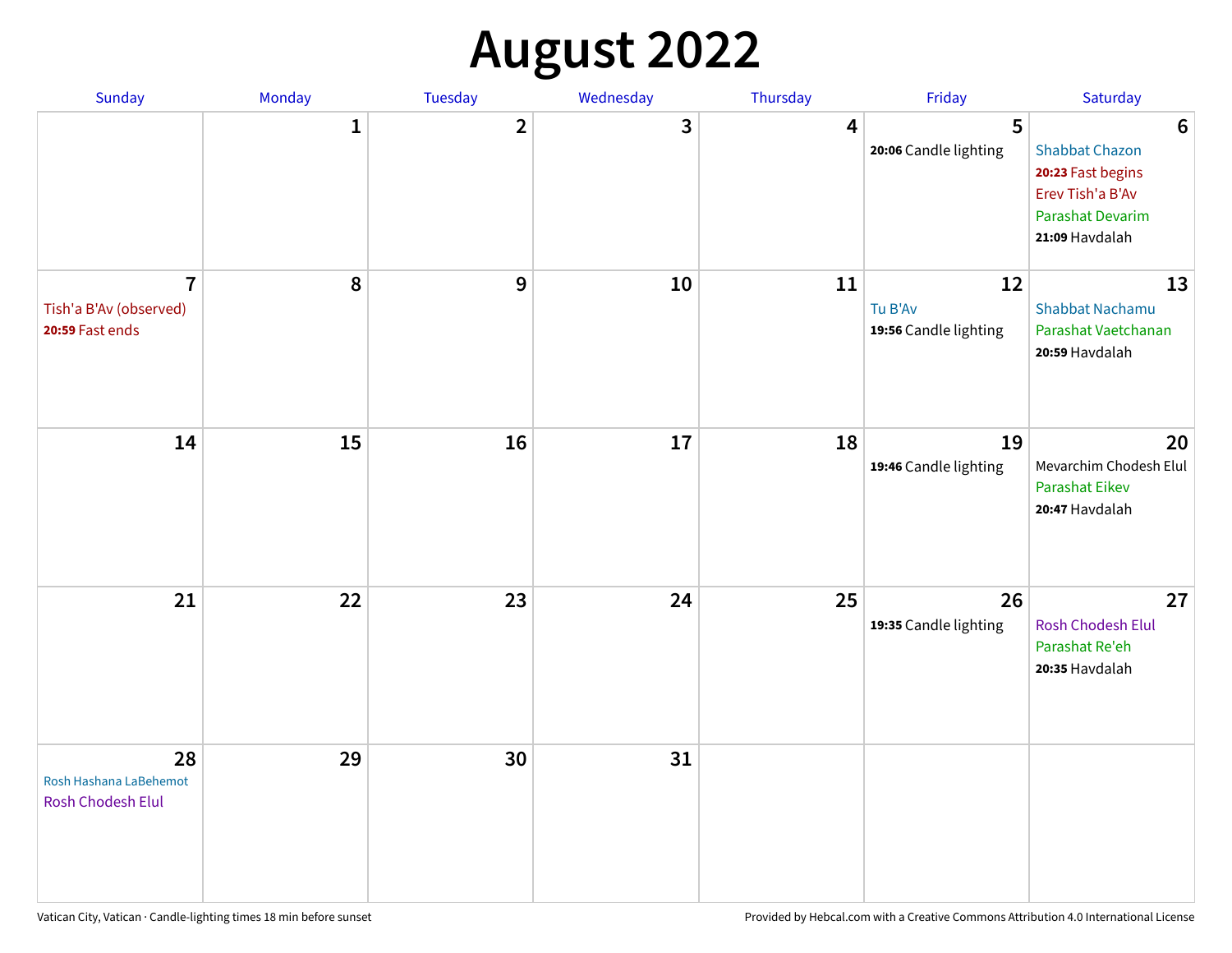## **September 2022**

| Sunday                                           | Monday                                           | <b>Tuesday</b>                                 | Wednesday                                                          | Thursday    | Friday                                  | Saturday                                                  |
|--------------------------------------------------|--------------------------------------------------|------------------------------------------------|--------------------------------------------------------------------|-------------|-----------------------------------------|-----------------------------------------------------------|
|                                                  |                                                  |                                                |                                                                    | $\mathbf 1$ | $\overline{2}$<br>19:24 Candle lighting | 3<br><b>Parashat Shoftim</b><br>20:23 Havdalah            |
| $\overline{\mathbf{4}}$                          | 5                                                | $6\phantom{1}6$                                | $\overline{7}$                                                     | 8           | 9<br>19:12 Candle lighting              | 10<br>Parashat Ki Teitzei<br>20:11 Havdalah               |
| 11                                               | 12                                               | 13                                             | 14                                                                 | 15          | 16<br>19:00 Candle lighting             | 17<br>Leil Selichot<br>Parashat Ki Tavo<br>19:58 Havdalah |
| 18                                               | 19                                               | 20                                             | 21                                                                 | 22          | 23<br>18:48 Candle lighting             | 24<br>Parashat Nitzavim<br>19:46 Havdalah                 |
| 25<br>Erev Rosh Hashana<br>18:44 Candle lighting | 26<br>Rosh Hashana 5783<br>19:42 Candle lighting | 27<br><b>Rosh Hashana II</b><br>19:40 Havdalah | 28<br>05:41 Fast begins<br><b>Tzom Gedaliah</b><br>19:31 Fast ends | 29          | 30<br>18:35 Candle lighting             |                                                           |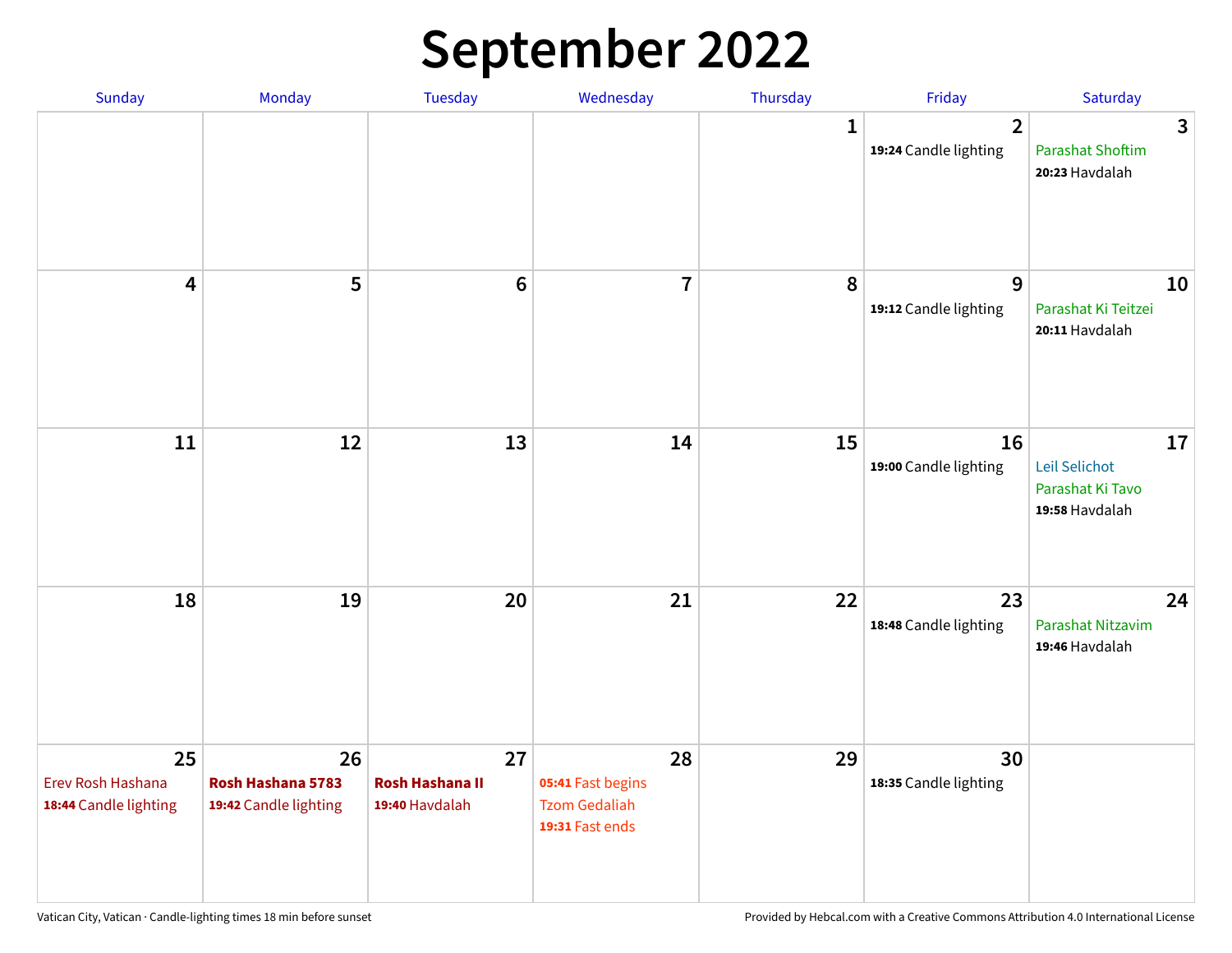## **October 2022**

| <b>Sunday</b>                                            | Monday                                               | <b>Tuesday</b>                                       | Wednesday                                | Thursday               | Friday                                         | Saturday                                                                     |
|----------------------------------------------------------|------------------------------------------------------|------------------------------------------------------|------------------------------------------|------------------------|------------------------------------------------|------------------------------------------------------------------------------|
|                                                          |                                                      |                                                      |                                          |                        |                                                | $\mathbf{1}$<br><b>Shabbat Shuva</b><br>Parashat Vayeilech<br>19:33 Havdalah |
| $\overline{2}$                                           | $\mathbf{3}$                                         | 4<br><b>Erev Yom Kippur</b><br>18:29 Candle lighting | 5<br><b>Yom Kippur</b><br>19:27 Havdalah | $6\phantom{1}6$        | $\overline{7}$<br>18:24 Candle lighting        | 8<br>Parashat Ha'Azinu<br>19:22 Havdalah                                     |
| 9<br><b>Erev Sukkot</b><br>18:20 Candle lighting         | 10<br><b>Sukkot I</b><br>19:18 Candle lighting       | 11<br><b>Sukkot II</b><br>19:17 Havdalah             | 12<br>Sukkot III (CH"M)                  | 13<br>Sukkot IV (CH"M) | 14<br>Sukkot V (CH"M)<br>18:12 Candle lighting | 15<br>Sukkot VI (CH"M)<br>19:11 Havdalah                                     |
| 16<br>Sukkot VII (Hoshana Raba)<br>18:09 Candle lighting | 17<br><b>Shmini Atzeret</b><br>19:07 Candle lighting | 18<br><b>Simchat Torah</b><br>19:06 Havdalah         | 19                                       | 20                     | 21<br>18:01 Candle lighting                    | 22<br>Mevarchim Chodesh Cheshvan<br>Parashat Bereshit<br>19:00 Havdalah      |
| 23                                                       | 24                                                   | 25<br>Rosh Chodesh Cheshvan                          | 26<br>Rosh Chodesh Cheshvan              | 27                     | 28<br>17:51 Candle lighting                    | 29<br><b>Parashat Noach</b><br>18:51 Havdalah                                |
| 30                                                       | 31                                                   |                                                      |                                          |                        |                                                |                                                                              |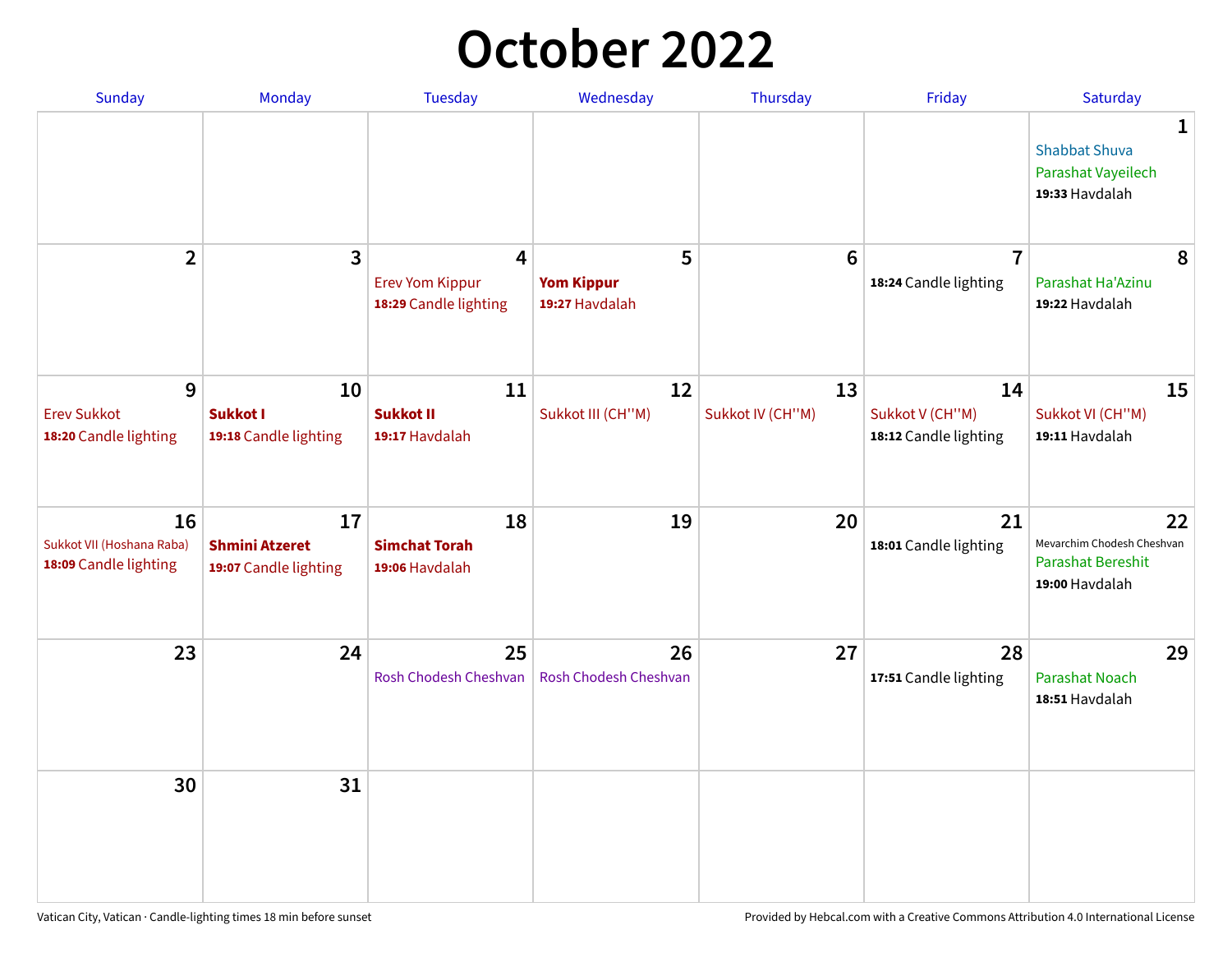## **November 2022**

| Sunday         | Monday         | <b>Tuesday</b>                                 | Wednesday        | Thursday                  | Friday                                             | Saturday                                                                 |
|----------------|----------------|------------------------------------------------|------------------|---------------------------|----------------------------------------------------|--------------------------------------------------------------------------|
|                |                | $\mathbf{1}$<br>Yom HaAliyah School Observance | $\mathbf{2}$     | $\mathbf{3}$              | $\overline{\mathbf{4}}$<br>16:42 Candle lighting   | 5<br>Parashat Lech-Lecha<br>17:43 Havdalah                               |
| $6\phantom{a}$ | $\overline{7}$ | 8                                              | $\boldsymbol{9}$ | 10                        | 11<br>16:35 Candle lighting                        | 12<br>Parashat Vayera<br>17:36 Havdalah                                  |
| 13             | 14             | 15                                             | 16               | 17                        | 18<br>16:28 Candle lighting                        | 19<br>Mevarchim Chodesh Kislev<br>Parashat Chayei Sara<br>17:31 Havdalah |
| 20             | 21             | 22                                             | 23<br>Sigd       | 24<br>Rosh Chodesh Kislev | 25<br>Rosh Chodesh Kislev<br>16:24 Candle lighting | 26<br><b>Parashat Toldot</b><br>17:27 Havdalah                           |
| 27             | 28             | 29                                             | 30               |                           |                                                    |                                                                          |